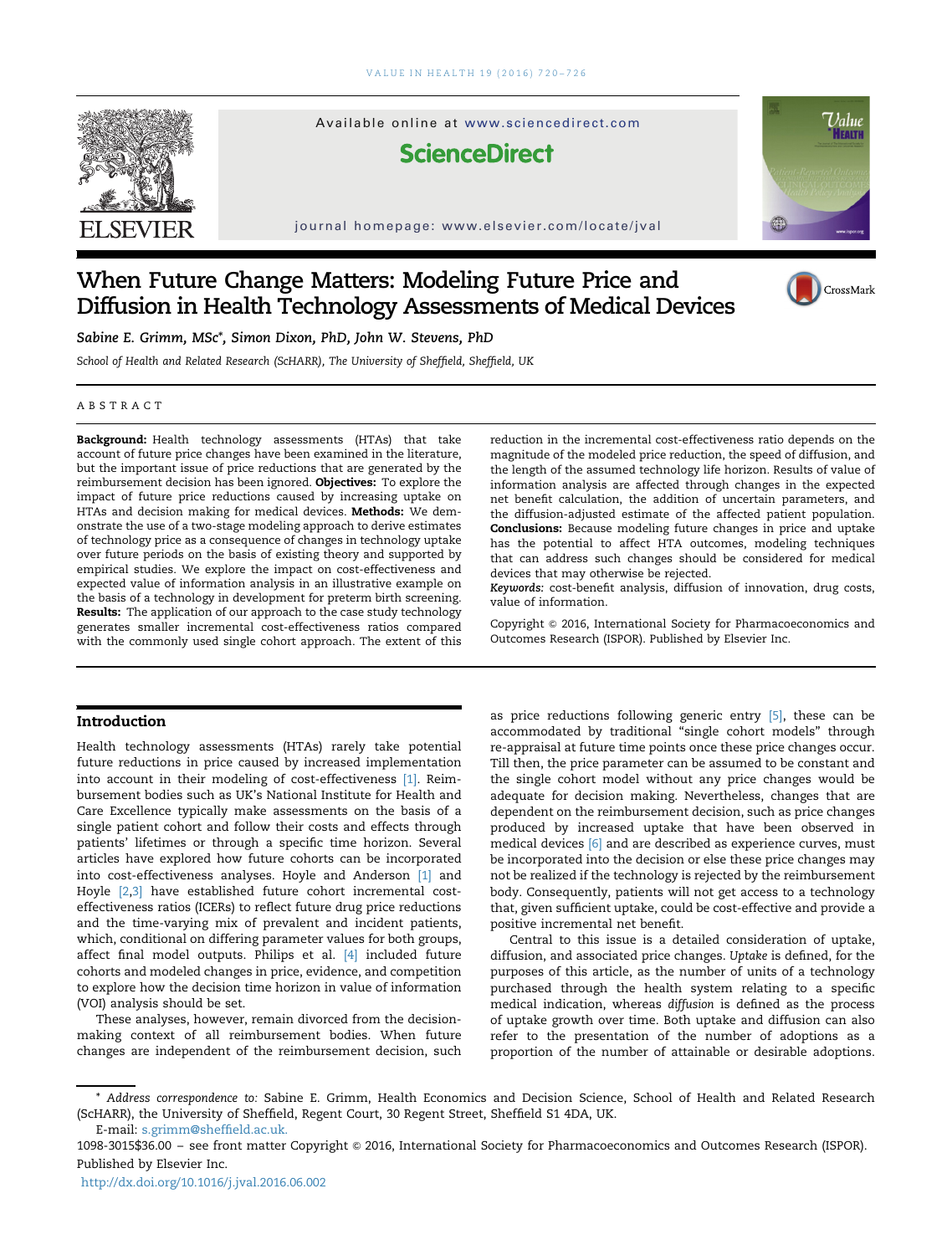The phenomenon of experience curves describes the impact of increasing uptake of technologies on price. We performed a literature review of studies citing experience curve literature [\[6](#page-5-0),[7\]](#page-5-0) and came to the conclusion that experience curves and diffusion theory have not been merged and applied to an HTA setting.

The aim of this article was to explore the impact of diffusion and associated price changes on HTA. Because empirical evidence of these price changes exists only for medical devices, the proposed approach will be most relevant in this context, although it could be used in any technology for which such future price reductions are believed to be plausible. We first demonstrate the use of a two-stage modeling approach on the basis of existing theory and empirical evidence that includes future changes in price and uptake. We then explore the impact on cost-effectiveness and VOI analysis results in an illustrative example.

# Methods

#### The Experience Curve Model

There is ample evidence for experience curves that shows how increasing uptake leads to price reductions in several different technologies as well as from a study of 20 medical devices by Brown et al. [\[6\]](#page-5-0). Experience curves can be justified through a technology's competitive situation [\[6\].](#page-5-0) When the conditions of perfect competition and perfect information are not satisfied, pricing occurs above marginal costs, especially in R&D-intensive industries [\[8\]](#page-5-0). The larger a market becomes, the more likely it is for competitors to enter. In the health care industry, this would typically occur after patent expiry but also before that via between-patent competition through close substitutes [\[8\]](#page-5-0). With increasing competition, prices are likely to fall. In addition, economies of scale that describe reductions in costs with increasing production volume may also lead to reduced costs and prices [\[6](#page-5-0),[7\].](#page-5-0) Although price reductions that are consistent with an experience curve model could in theory be present for all health care products for which the market conditions highlighted here exist, there is no evidence on experience curves in pharmaceuticals. Price changes observed for pharmaceuticals are typically related to patent expiry [\[5\]](#page-5-0), rather than to uptake and associated production volumes. Consequently, this work appears to be more applicable to the devices industry.

Experience curves relate technology price to uptake. More specifically, it has been observed that prices of medical devices decline to a percentage of the technology's initial price every time initial production volume doubles [\[6\]](#page-5-0):

$$
P_{N_t} = \begin{cases} P_{N_0} \text{ for } 0 < N_t < 2N_0 \\ \alpha^{\beta} P_{N_0} \text{ for } N_t \ge 2N_0 \end{cases},
$$
 (1)

where  $N_t$  is the cumulative uptake or sales volume up to period t, with  $P_{N_t}$  being the price at  $N_t$ ;  $P_{N_0}$  is the price that was set at initial quantity N<sub>0</sub>, which is maintained until  $N_t \geq 2N_0$ ;  $\alpha$  is the experience curve parameter or the percentage of the technology's initial price, with  $0 < \alpha < 1$ ; and  $\beta$  is the number of times that the initial quantity doubled, with  $\beta = \log_2 \left| \frac{N_t}{N_0} \right|$ . Table 1 provides a definition of all parameters and the equation is graphed with different parameter values in [Figure 2](#page-3-0) and explained in the Results section.

Equation 1 implies that prices remain stable until the initial production quantity has doubled for the first time. Furthermore, price is dependent on technology uptake through  $\beta$ , the number of times that the initial quantity had doubled, rather than on time. This highlights the need for another piece of information: technology uptake over time.

# Table 1 – Definitions of parameters.

| Parameter                  | Definition                                      |
|----------------------------|-------------------------------------------------|
| $P_{N_t}$                  | Price at cumulative sales volume quantity $N_t$ |
| $\alpha$                   | Experience curve parameter, the proportion of   |
|                            | initial price that price is reduced to          |
| $\beta$                    | Number of times that sales volume quantity      |
|                            | doubles                                         |
| $\boldsymbol{n}$           | Number of new per-period adoptions              |
| M                          | Total number of attainable adoptions            |
| $M^*$                      | Number of desirable adoptions                   |
| t                          | Period of time                                  |
| $N_{t-1}$                  | Cumulative number of adoptions up to $t - 1$    |
| $\boldsymbol{p}$           | Coefficient of external influence or innovation |
| q                          | Coefficient of internal influence or imitation  |
| $c_j$                      | Costs of intervention j                         |
| $e_j$<br>$T^{T1}$          | Benefits of intervention j                      |
|                            | Technology life horizon of technology T1        |
| $\delta$                   | Term for discounting                            |
| r                          | Discounting factor                              |
| NB                         | Net monetary benefit                            |
| $\theta$                   | Vector of uncertain parameters                  |
| $\lambda$                  | Willingness-to-pay threshold                    |
| T <sup>VOI</sup>           | VOI time horizon                                |
| VOI, value of information. |                                                 |

#### The Uptake Model

Technology uptake is a time-dependent process that has been described in the theory of diffusion of innovations. The theory of diffusion was given prominence by Rogers [\[9\]](#page-5-0) who, in 1962, gave the impetus for further diffusion research of theoretical and empirical nature. Rogers established a diffusion model that is characterized by an s-shaped curve showing how cumulative adoptions increase over time [\[10\].](#page-5-0) Although this generalization may not apply to all technologies, the fact that full uptake does not generally occur instantaneously is supported by studies that highlighted that innovative health technologies, deemed costeffective in an HTA, were not adopted to their full potential [\[11,12\]](#page-5-0). We are not aware of any other empirical evidence on diffusion of medical devices and therefore assume that the sshape of diffusion holds. We use an established parameterized diffusion model developed by Bass [\[13\],](#page-5-0) which is a logistic model with parameters reflecting the degree of innovation and imitation as well as the overall attainable number of adoptions to achieve an s-shaped growth.

$$
n(t) = p(M - N_{t-1}) + \frac{q}{M} N_{t-1}(M - N_{t-1}),
$$
\n(2)

where  $n(t)$  is the number of new adoptions in period t, with  $n(t) \geq$ 0,  $t > 0$ ; p is the coefficient of innovation; q is the coefficient of imitation, with  $\frac{q}{p} > 1$  to ensure the s-shape [\[10\];](#page-5-0) M is the total number of attainable adoptions with  $M > 0$ ; and  $N_{t-1}$  is the cumulative number of adoptions up to  $t - 1$ . To our knowledge, restrictions on p and q are not clearly defined in the diffusion curve literature. We found that the model worked best at values of  $0 < p < 0.1$  and  $0 < q < 1$ . This model is graphed in [Figure 3](#page-3-0) and explained further in the Results section.

#### The Dynamic Cost-Effectiveness Model

The standard measure of assessing a technology's value is the ICER, which represents the incremental population mean costs relative to the incremental population mean quality-adjusted life-years (QALYs) of one technology compared with another. Inferences about costs and benefits of health technologies are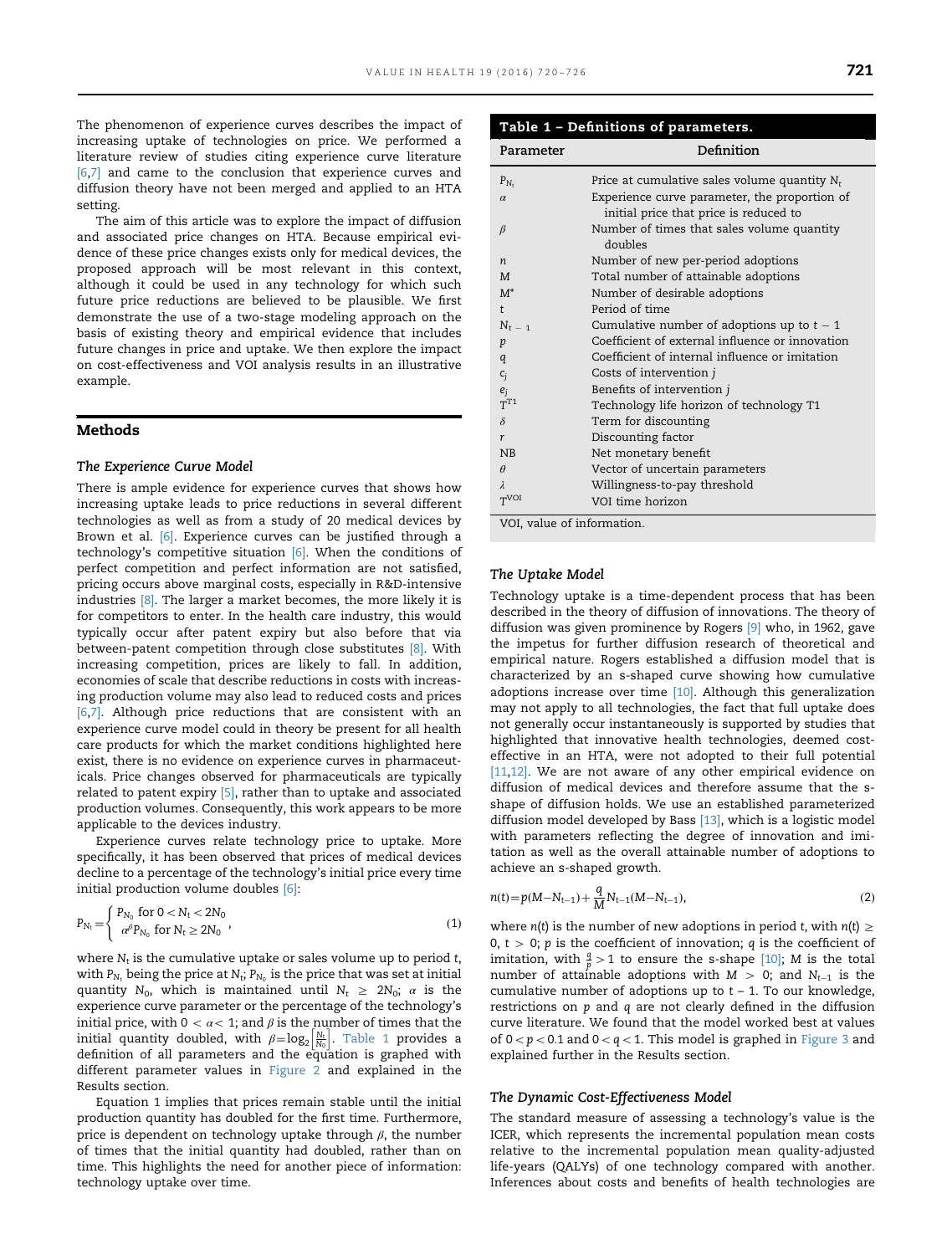commonly based on population means assumed to reflect at least one cohort of patients or mean of future cohorts [\[1\].](#page-5-0)

$$
\text{ICER} = \frac{c_i - c_j}{e_i - e_j},\tag{3}
$$

where  $c_i, c_j$  and  $e_i, e_j$  are the population mean costs and effects of interventions *i* and *j*, with  $c, e \ge 0$ .

Experience curves can be integrated into the costeffectiveness framework by modeling future periods up to a certain technology-specific time horizon and using the experience curves and uptake models in the dynamic ICER calculation. We assume that given a positive reimbursement decision, uptake would follow Equation 2, and given a negative reimbursement decision, no uptake of the technology would occur. Costs in period t are now dependent on price and cumulative uptake up to period t through the experience curve model. It is important to note that we consider future incident cohorts in the modeling of future periods. The reason we refer to periods instead of cohorts is because price changes will also affect the first incident cohort in future periods in technologies in which consumption occurs in each period. In some cases, medical devices are associated with one-off costs in the first period, in which case a future period equals a future cohort.

To compare cost-effectiveness in this dynamic setting with cost-effectiveness in a commonly used static setting with only one period or cohort modeled, we propose summarizing the average of costs over time up to the technology life horizon and the average of effects over time in the average dynamic ICER (Equation 4). For this, knowledge of the technology life horizon is needed. This may be the time at which the technology is anticipated to be replaced by a better technology or at which it changes because of further product development. It may also be useful to consider the per-period dynamic ICER in which the costs and effects in one specific period (or cohort) are used for the calculation. Contrary to other studies  $[1-3]$  $[1-3]$  $[1-3]$ , we have refrained from weighting the average dynamic ICER by uptake because weighting would lead to assessing a mix of technologies rather than to identifying the most efficient technology on the basis of their costs and health effects. Uptake is therefore reflected in each period's (or cohort's) costs, but not used to provide a weighted average of incremental costs and effects.

$$
\varnothing \text{ICER}^{\text{dyn}} = \frac{\frac{1}{t} \sum_{t}^{T^{T_{j}}} \Delta c(P_{N_{t}}) \delta}{\frac{1}{t} \sum_{t}^{T^{T_{j}}} \Delta e(t) \delta},
$$
\n(4)

where  $\Delta c(P_{N_t})$  is the difference in costs between interventions over all incident and prevalent cohorts in period t, as a function of price and uptake, and  $e(t)$  are effects in each period of time, both summed up over the number of periods up to technology life horizon  $T^{T_j}$  and discounted at a discount factor of  $\delta = \frac{1}{(1+r)^t}$  (where r is the discount rate), with  $c(P_{N_t}), e(t) \ge 0, r \ge 0$ .

# The effect of the dynamic model on VOI analysis

VOI analysis provides the value of resolving decision uncertainty, thus indicating the potential value of further research. The expected value of perfect information (EVPI), for instance, quantifies the expected opportunity loss associated with the overall decision uncertainty present in an appraisal. Results of the EVPI analysis, calculated as in Philips et al. [\[14\],](#page-5-0) will be influenced by Equation 1 through changes in the expected net monetary benefit that are now dependent on uptake and experience curves as well as the technology life horizon adopted.

NB = 
$$
\lambda \sum_{t=1}^{T^{T_j}} e_j(t)\delta - \sum_{t=1}^{T^{T_j}} c_j(P_{N_t})\delta,
$$
 (5)

where NB is the net monetary benefit and  $\lambda$  is the willingness-topay threshold with  $\lambda > 0$ .

The EVPI is then:

$$
EVPI = \mathbb{E}_{\theta} \text{max}_{j} NB(j, \theta) - \text{max}_{j} \mathbb{E}_{\theta} NB(j, \theta), \tag{6}
$$

where  $NB(j,\theta)$  is the expected net monetary benefit of technology j given the uncertain model input parameters  $\theta$ .

Furthermore, the value of the EVPI accrued over the affected patient population is commonly used to compare the value of further research with its costs. This value is also affected by our dynamic analysis, when a technology is not fully implemented instantly. The number of patients affected then needs to be adjusted by uptake [\[15,16\]](#page-5-0). This is usually not done: most VOI studies reporting the EVPI for the population use an estimate of the disease incidence or eligible patient population as the population estimate without adjusting for uptake [\[15,17\]](#page-5-0). If we have knowledge of diffusion, we are able to calculate the diffusion-adjusted population EVPI (PEVPI) by adjusting the population estimate by time-dependent uptake:

Diffusion–Adjusted PEVPI = EVPI 
$$
\times \sum_{t}^{\text{V}^{U0}} \frac{n_{jt}}{M^*} \delta \pi
$$
, (7)

where  $n_{jt}$  is the uptake of the recommended technology  $j$  in period t as a proportion of the desirable number of adoptions  $M^*$ ,  $\delta \pi$  is the discounted affected patient population, and  $T^{VOI}$  is the VOI time horizon.

# Application in Illustrative Example

We illustrate future price changes through the experience curve using an illustrative example on a technology in development for preterm birth screening. A new screening technology (T1) is evaluated against no screening (T0). When tested positive, highrisk women will be treated, which leads to a reduction in the number of women with premature births. There are three health outcomes associated with the duration of gestation: full health, life-long disability, and death of the baby. These health states are associated with utilities measured in QALYs, and the health states as well as preterm birth itself and potential hospital treatments for mother and baby have costs linked to them.

We created a simple decision tree model that yields the ICER for one period. It is worth noting that in this case study, because screening and treatment happen within 1 year, a period coincides with one cohort. In some other technologies, such as drugs, this may not be the case, and for those, costs and effects for all prevalent cohorts that use the technology have to be summed up for each period. The model was populated with data from previous cost-effectiveness analyses [\[18,19\]](#page-5-0) and ongoing studies on technology T1 as well as some simplifying assumptions. An extra step of modeling uptake for each period of time and the associated price for the same period according to Equations 1 and 2 is necessary. We simulated a number of future periods up to the chosen technology life horizon and included the price changes from the previous step into the calculation of the new cost for each period. To represent decision uncertainty, a probabilistic sensitivity analysis (PSA) with 1,000 iterations was performed and the EVPI and the PEVPI were calculated (with a population of 26,000 women screened per annum) using a threshold of £30,000 per QALY. We performed partial EVPI analyses using a general-ized additive model regression method <a>[\[20\]](#page-5-0)</a> to present decision uncertainty contributed by the technology life horizon, the uptake, and the experience curve parameters.

Parameterizing the experience curve requires both data on the experience curve parameters and data on the diffusion parameters. We obtained diffusion estimates for the new technology T1 by performing an elicitation of expert beliefs about parameters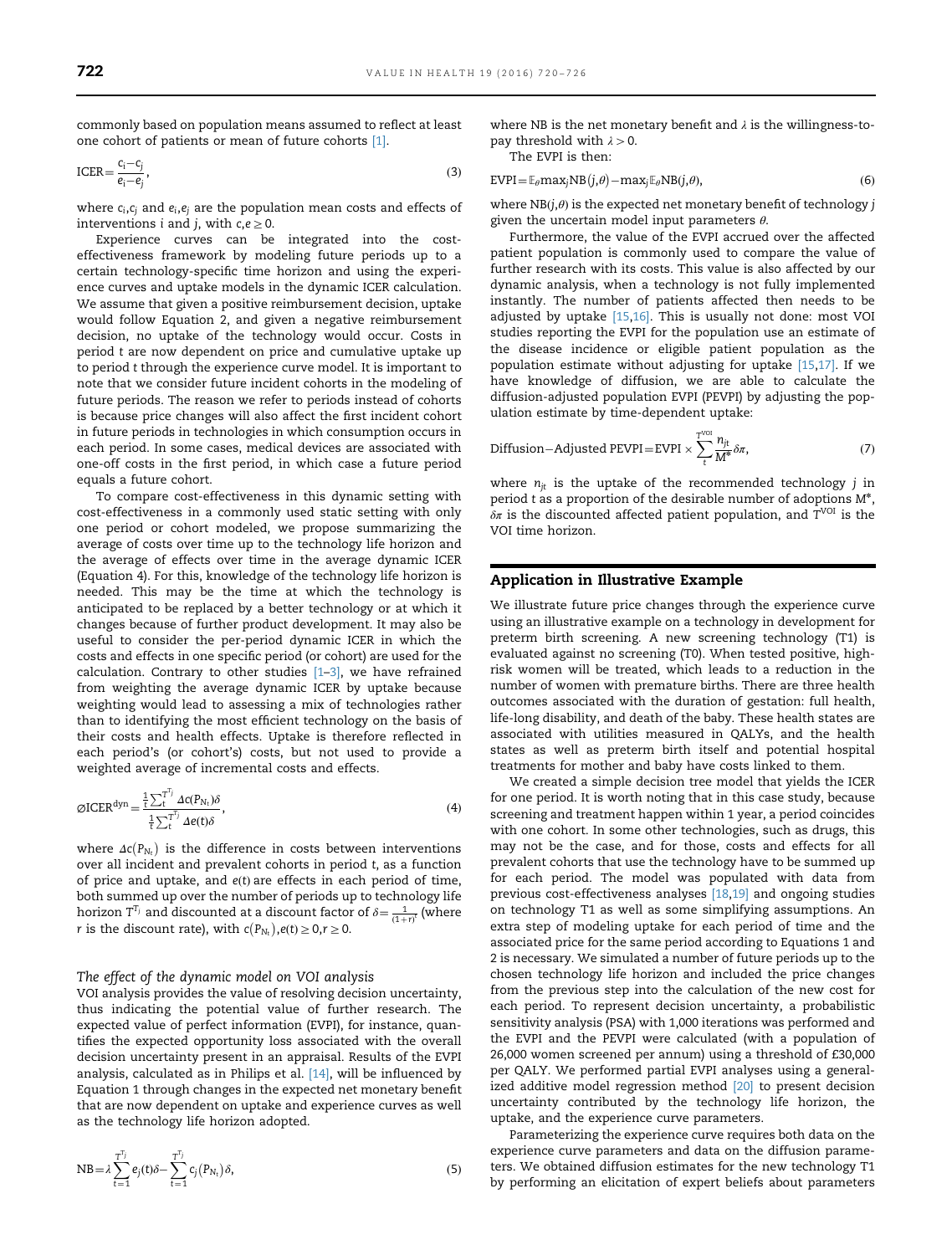<span id="page-3-0"></span>that informed the Bass model of technology growth. Beliefs elicited from three experts were synthesized using linear pooling. The method required the elicitation of only three uncertain quantities to generate a multiperiod diffusion curve, including the total attainable number of adoptions, the number of adoptions in the first period after technology introduction, and the time to the peak number of per-period adoptions. From these, the Bass model parameters were approximated by an optimization procedure within Excel, which enabled us to generate the diffusion curve for technology T1. In the absence of a manufacturer's forecast, the estimate for the initial production quantity was based on the elicited number of adoptions for the first period with an additional 50% added to it (10 devices adopted in the first year). Alternatively, a wealth of literature has shown the fit of the Bass model with real-world diffusion data across industries, with meta-analyses of the main parameters  $p$  and  $q$  available  $[21]$  that may be useful to inform decision models in health. With respect to data on specific health technologies, studies by Gobok et al. [\[22\]](#page-6-0) and Sillup [\[23\]](#page-6-0) have demonstrated the value of the Bass model in prospective and retrospective analyses of different technologies including neurological monitoring with biomarkers, computed tomography scans, magnetic resonance imaging, and others with parameter values available from these reports. We suggest basing the experience curve alpha parameter estimate on the basis of the range reported in the empirical study by Brown et al. [\[7\]](#page-5-0) (we use  $\alpha = 90\%$ ), or perform expert elicitation on this. We explored the effects of different values for diffusion parameters on the shape of the diffusion curve and of the experience curve parameters on the format of price changes.

# Results

The price of the new screening technology T1 declines after approximately 15% of the attainable uptake has been achieved after 2 years (Fig. 1). The short time in which the price remains stable and the subsequent rather quick price decline are consequences of the parameter values that cause the initial production run of the device to end at the same time as uptake increases exponentially. With uptake exhibiting diminishing marginal growth toward the later periods, price converges to an asymptote. More intuitively, when uptake growth becomes slower, the reduction in technology price decreases until the lowest possible level of price is reached. Using different values for the experience curve and diffusion parameters shows that both have a significant effect on technology price (Fig. 2). For instance, given that all else remains equal, an experience curve parameter ( $\alpha$  in Equation 1) of 80% could reduce future price to less than half of its starting value once 140 adoptions are reached, which in the



Fig. 1 – Diffusion and price developments of technology T1.



Fig. 2 – Impact of experience curve parameterization on price.

case study example is at approximately 10 years. An  $\alpha$  of 95%, in contrast, would reduce the future price to just more than 80% of its starting value. The effect of different values for diffusion parameters p and q is shown in Figure 3: we used the minimum, maximum, and mean values that resulted from 1000 simulations inverting the elicited quantities to yield parameters p and q, and plotted resulting diffusion curves for parameter p in Figure 3A, holding parameter q constant, and for parameter q in Figure 3B, holding parameter  $p$  constant. Both parameters could significantly change the speed of diffusion, which would result in price changes occurring faster or more slowly.

The average dynamic ICER is shown to be lower than the commonly used static ICER [\(Fig. 4](#page-4-0)). This is explained by uptake and price changes affecting costs associated with technology T1 in such a way that they decline over time, resulting in decreasing per-period dynamic ICERs in each future period modeled. The technology life horizon chosen crucially determines how much lower the dynamic ICER is compared with the static ICER [\(Fig. 4\)](#page-4-0). Modeling more future periods would increase the number of



Fig. 3 – Impact of diffusion curve parameters on diffusion.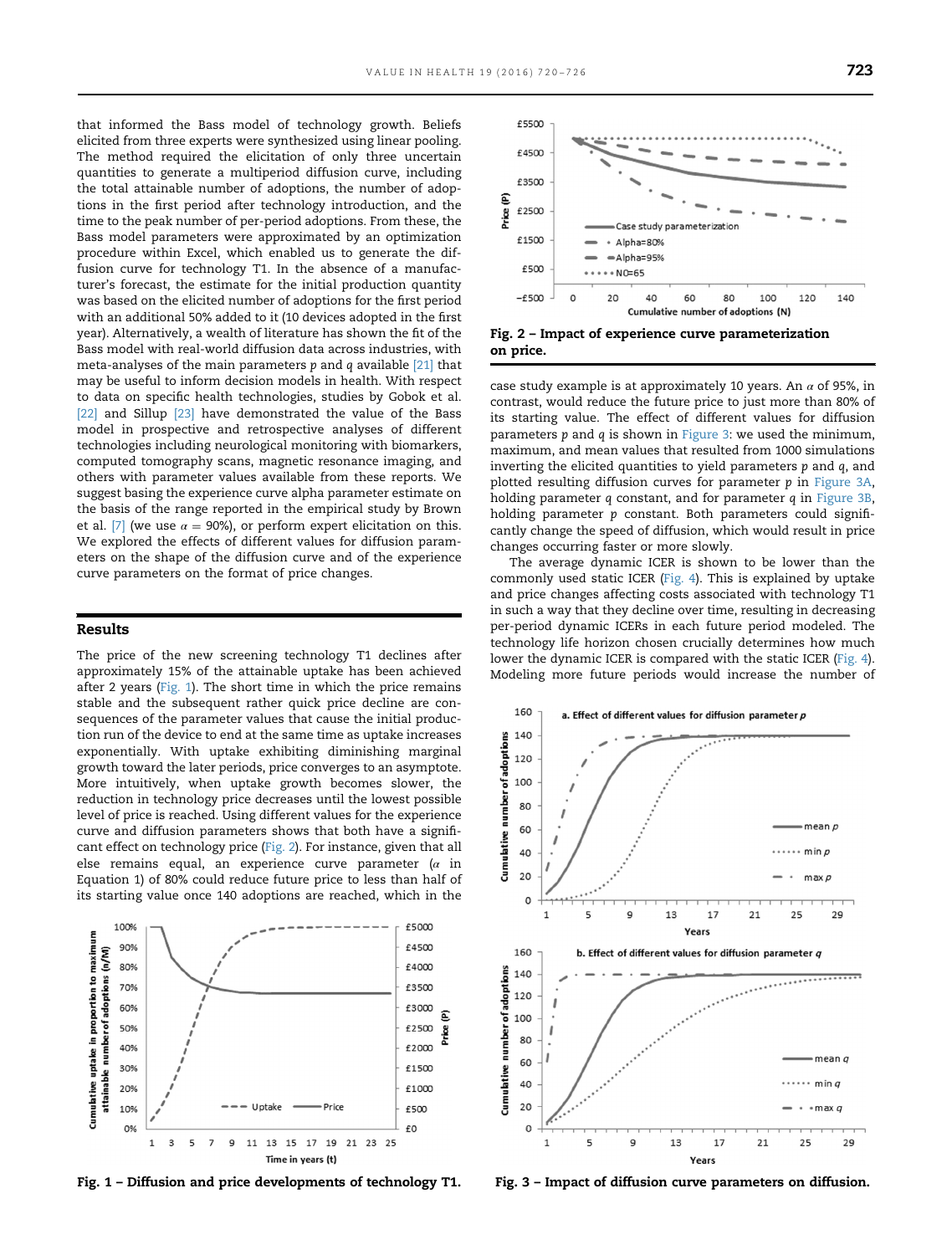<span id="page-4-0"></span>

Fig. 4 – Impact of technology life horizon on dynamic ICER. ICER, incremental cost-effectiveness ratio; QALY, qualityadjusted life-year.

periods with a low ICER and thus lower the average dynamic ICER further. Choosing a shorter technology life horizon may mean that price changes have not been realized and that the average dynamic ICER remains closer to the static ICER. This negative relationship between the average dynamic ICER and the technology life horizon exhibits diminishing marginal returns, which is explained by the per-period dynamic ICER decreasing with diminishing marginal returns (Fig. 4).

Adding experience curve and diffusion parameters to the model increases the expected opportunity loss associated with decision uncertainty, as calculated by the EVPI (£175 per person in the dynamic analysis vs. £112 in the static analysis). The uncertainty associated with the added parameters relating to uptake, the experience curve, and the time horizon has an effect on model outcomes and there is value associated with a reduction in uncertainty, with expected values of partial perfect information (EVPPI) of £7.5, £0.01, and £0.06, respectively. Together, the diffusion and experience curve parameters have a grouped EVPPI of £11 and the diffusion and technology life horizon parameters have a grouped EVPPI of £11.5. The main contributors to decision uncertainty in this example are the parameters describing the predictive ability of technology T1 (i.e., the sensitivity and specificity parameters).

We show that the diffusion-adjusted PEVPI is smaller than the unadjusted PEVPI (Fig. 5). This relationship has to hold as long as uptake of the recommended technology is less than 100%. There is a decrease in the unadjusted PEVPI with the VOI time horizon that exhibits diminishing marginal returns, explained by the effect of discounting (Fig. 5). The diffusion-adjusted PEVPI shows a more ambiguous relationship with time. The low initial values



Fig. 5 – Comparison of diffusion-adjusted and common PEVPI. PEVPI, population expected value of perfect information; VOI, value of information.

for the diffusion-adjusted PEVPI are explained by the low values for uptake in the first few periods. The subsequent increase is a consequence of rapidly growing uptake that offsets the negative effect of discounting. When uptake reaches its maximum, the diffusion-adjusted PEVPI decreases. Finally, it is noteworthy that the difference between the two estimation methods for the PEVPI becomes smaller over time, suggesting that we might make a bigger mistake when the VOI time horizon is short than when it is longer.

#### Discussion

We have shown that future changes in price and uptake affecting medical devices and a varying time horizon for modeling future periods significantly affect cost-effectiveness and EVPI results in an illustrative example. Technology T1 became more costeffective when future periods and price declines with time and uptake were modeled. PEVPI results were dependent on uptake, and results of the partial EVPI analysis implied that there was value in reducing uncertainty surrounding future change parameters in this example.

These results are in line with the findings by Hoyle [\[3\]](#page-5-0) that taking into account future price changes of drugs could reduce ICERs by up to 46% in the author's case studies. These findings call into question the commonly made assumption of the first cohort being representative of future periods until re-appraisal is undertaken, and the common disregard for changes that are precipitated by the reimbursement decision itself. The proposed model is especially useful in technologies that may be rejected at the common cost-effectiveness threshold but that may exhibit a decline in price with increasing uptake, because costeffectiveness could potentially fall below the threshold. In such a setting, our framework improves analytic accuracy by explicitly modeling future price changes and therefore enables decision makers to transparently use the resulting outcomes in decision making. Furthermore, decision makers may want to consider the value of implementation measures to boost uptake and increase the value of the technology to the health system. The experience curve modeling approach could be presented as a scenario analysis in a submission, given that more evidence on these price changes is desirable. If used in the base case, it is important to reflect uncertainty about the experience curve and diffusion parameters. In technologies for which price does not represent a substantial part of its cost to the health care system, our approach may not affect model outcomes considerably.

The framework described in this article ignores some of the operational details related to its use because these will be specific to individual reimbursement systems. It should, however, be noted that some of the uncertainties included in our analysis can be reduced or potentially eliminated by reimbursement bodies. For example, the Technology Appraisals of the National Institute for Health and Care Excellence are usually scheduled to be reviewed every 5 years. Over this time frame, any price changes due to volume changes may be small and the value of these further analyses limited. Likewise, reimbursement bodies may want to consider reducing the uncertainty around price changes by making reimbursement contingent on the establishment of price and volume contracts.

It is important to recognize that when modeling future cohorts there is a trade-off of present against future welfare. We assumed that discounted future welfare gains of one technology could offset larger present welfare gains of another technology. The key problem with this is the uncertainty surrounding future events. Price changes might never materialize or another more cost-effective technology could become available. Careful consideration of competitor technologies to be launched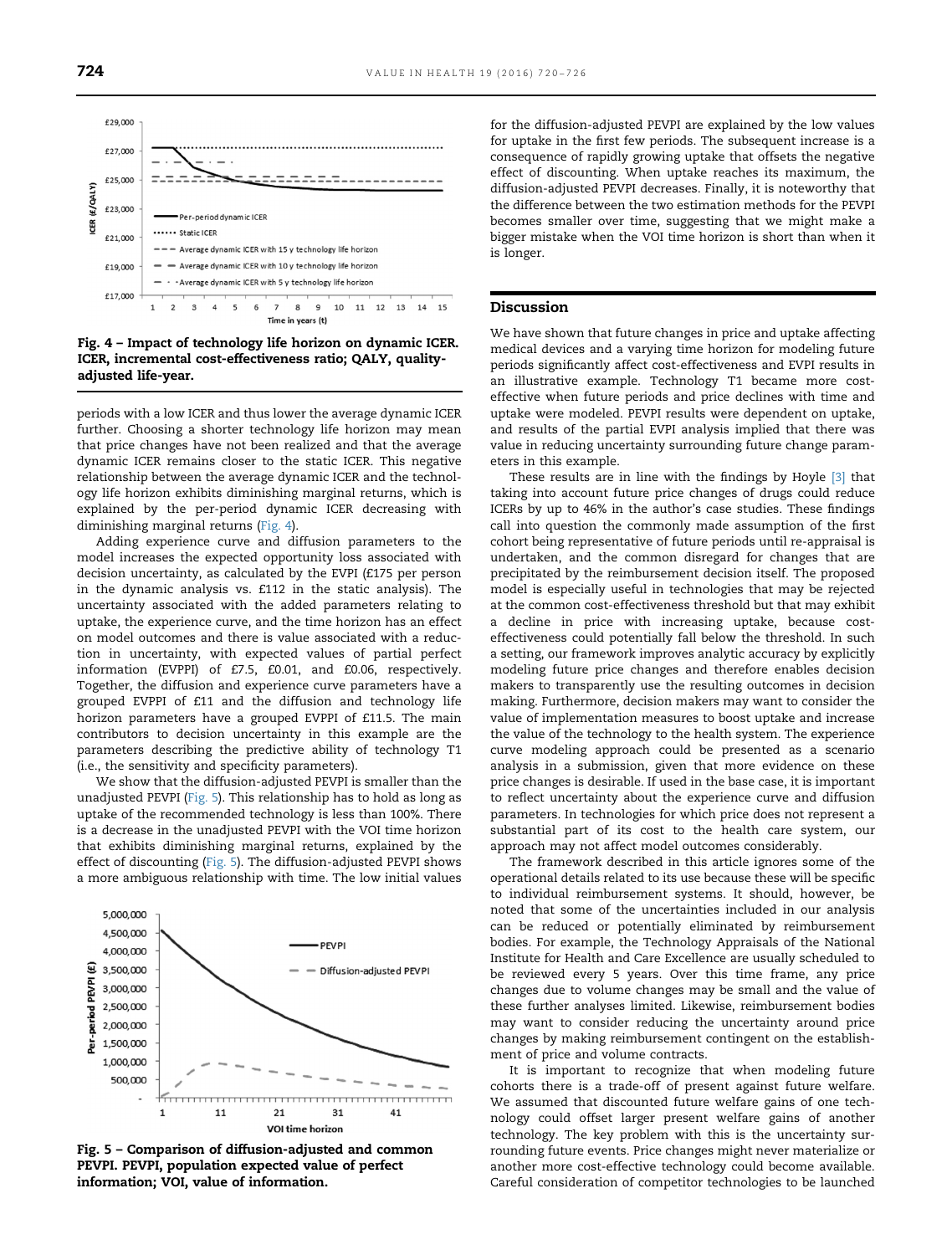<span id="page-5-0"></span>in the following years is therefore advisable, as was highlighted previously in the context of causes for declining sales volumes in drugs [3]. As for the uncertainty surrounding future price changes, we advise treating the price change parameter as any other uncertain parameter including uncertainty.

The strength of this research relates to the use of price changes via experience curve and diffusion theory in health economic modeling. We are not aware of any other study incorporating experience curves into cost-effectiveness and VOI analyses. Hoyle [3] investigated the effect of declining real drug prices on the ICER and developed a life cycle correction factor to take these into account. Incorporation of these price changes into a cost-effectiveness analysis that supports a reimbursement process is questionable. If the price changes are independent of the decision, they need not be included; re-appraisal at the appropriate time point would be an alternative approach.

Another strength of the research is that we explored the effects of uncertainty surrounding the time horizon parameter. The choice of a technology-specific time horizon was shown to be crucial for the value of the dynamic ICER. There is differing literature on the appropriate time horizon. Hoyle [2] estimated the mean drug lifetime to be 57 years (95% confidence interval; 39–79 years) and used this as a proxy to a time horizon. In contrast, medical devices seem to have much shorter lifespans, estimated as short as 18 months [\[24\]](#page-6-0). Although the International Society for Pharmacoeconomics and Outcomes Research Good Research Practices Task Force [\[25\]](#page-6-0) recommends a time horizon long enough to capture all relevant outcomes that may result in a lifetime horizon, the interpretation of this refers to the withincohort time horizon rather than to the number of periods that should be modeled in the future for separate cohorts. No matter what time horizon is chosen, it is appropriate to include this within the PSA because of uncertainty over its estimates.

Some limitations of this approach to modeling future price changes relate to the added complexity and data requirements. The two-stage approach of modeling future uptake and price change increases computational time and data requirements. For diffusion and price change parameters, we recommend the use of data from meta-analyses or analogous technologies for simplicity, but alternatively and for more context-specific estimates, data gaps can be filled using an elicitation of expert opinion. This may improve the accuracy of the estimates but PSA would still be recommended on uncertain parameters. When a longer technology life horizon is adopted, it may be worth considering changes in discount rates. The complexity of data requirements will also increase if the dynamics of the comparator technologies are considered. This would suggest that a modified elicitation task will be required to estimate the uptake of the comparators.

We see potential in conducting further research to explore whether experience curves hold in an increased number of medical devices and whether experience curves also apply to pharmaceuticals and to further establish ways of obtaining data on uptake and price change. Furthermore, the addition of experience curves has established a more complex link between implementation and VOI analysis via price changes, which could further be explored in value of implementation and information analysis studies [\[26](#page-6-0)–[28\].](#page-6-0)

# Conclusions

We argue that future price reductions need to be incorporated through modeling future periods in cost-effectiveness analysis when these changes are precipitated by the reimbursement decision, as is the case with experience curves in medical devices. Modeling future cohorts in the presence of changes in price that are dependent on uptake has the potential to alter HTA

outcomes and modeling techniques that address such issues should be used in technologies for which such future change is relevant and that may be rejected otherwise.

Source of financial support: This study was supported entirely by a grant from the Department of Health's Policy Research Unit in Economic Evaluation of Health and Care Interventions, a UK government agency. The funding agreement ensured the authors' independence in designing the study, interpreting the data, and writing and publishing the report. The Policy Research Unit in Economic Evaluation of Health and Care Interventions is funded by the Department of Health Policy Research Programme. It is a collaboration between researchers from the University of Sheffield and the University of York.

REFERENCES

- [1] Hoyle M, Anderson R. Whose costs and benefits? Why economic evaluations should simulate both prevalent and all future incident patient cohorts. Med Decis Making 2010;30:426–37.
- [2] Hoyle M. Historical lifetimes of drugs in England: application to value of information and cost-effectiveness analyses. Value Health 2010;13:885–92.
- [3] Hoyle M. Accounting for the drug life cycle and future drug prices in cost-effectiveness analysis. Pharmacoeconomics 2011;29:1–15.
- [4] Philips Z, Claxton K, Palmer S. The half-life of truth: what are appropriate time horizons for research decisions? Med Decis Making 2008;28:287–99.
- [5] Hoyle M. Future drug prices and cost-effectiveness analyses. Pharmacoeconomics 2008;26:589–602.
- [6] Brown A, Meenan BJ, Young TP. Marketing innovation: medical device prices follow the experience curve. J Med Mark 2007;7:203–12.
- [7] Camejo R, McGrath C, Herings R. A dynamic perspective on pharmaceutical competition, drug development and cost effectiveness. Health Policy 2011;100:18–24.
- [8] Brown A, Meenan BJ, Dixon D, et al. Application of the experience curve to price trends in medical devices: implications for product development and marketing strategies. J Med Mark 2008;8:241–55.
- [9] Rogers E. Diffusion of Innovations (5th ed.). New York, NY: Free Press, 2003.
- [10] Meade DJ, Islam T. Modelling and forecasting the diffusion of innovation—a 25-year review. Int J Forecast 2006;22:519–45.
- [11] Department of Health. Innovation Health and Wealth, Accelerating Adoption and Diffusion in the NHS. Department of Health, NHS Improvement and Efficiency Directorate, Innovation and Service Improvement, Quarry House - 2N16, Quarry Hill Leeds, West Yorkshire, 2011.
- [12] Drummond M, Weatherly H. Implementing the findings of health technology assessments. If the CAT got out of the bag, can the TAIL wag the dog? Int J Technol Assess Health Care 2000;16:1–12.
- [13] Bass FM. A new product growth model for consumer durables. Manage Sci 1969;15:215–27.
- [14] Philips Z, Claxton K, Palmer S, et al. Priority setting for research in health care: an application of value of information analysis to glycoprotein IIb/IIIa antagonists in non-ST elevation acute coronary syndrome. Int J Technol Assess Health Care 2006;22:379–87.
- [15] Meltzer D, Hoomans T, Chung J, Basu A. Minimal modelling approaches to value of information analysis for health research. Med Decis Making 2011;31:E1–22.
- [16] Hoomans T, Seidenfeld J, Basu A, Meltzer D. Systematizing the Use of Value of Information Analysis in Prioritizing Systematic Reviews. Rockville, MD: Agency for Healthcare Research and Quality, 2012.
- [17] Grimm S, Dixon S, Stevens JW. Are we over-estimating the value of further research? A review of methods used to estimate uptake in population expected value of information analyses. Health Economics and Decision Science (HEDS) discussion papers [Internet]. December 4, 2013. Available from: 〈[http://www.shef.ac.uk/polopoly\\_fs/1.329389!/](http://www.shef.ac.uk/polopoly_fs/1.329389!/file/1.pdf)file/ [1.pdf](http://www.shef.ac.uk/polopoly_fs/1.329389!/file/1.pdf)〉. [Accessed June 15, 2016].
- [18] Werner E, Han C, Pettker C, et al. Universal cervical-length screening to prevent preterm birth: a cost-effectiveness analysis. Ultrasound Obstet Gynecol 2011;38:32–7.
- [19] Honest H, Forbes C, Duree K, et al. Screening to prevent spontaneous preterm birth: systematic reviews of accuracy and effectiveness literature with economic modelling. Health Technol Assess 2009;13:1–627.
- [20] Strong M, Oakley J, Brennan A. Estimating multiparameter partial expected value of perfect information from a probabilistic sensitivity analysis sample: a nonparametric regression approach. Med Decis Making 2014;34:311–26.